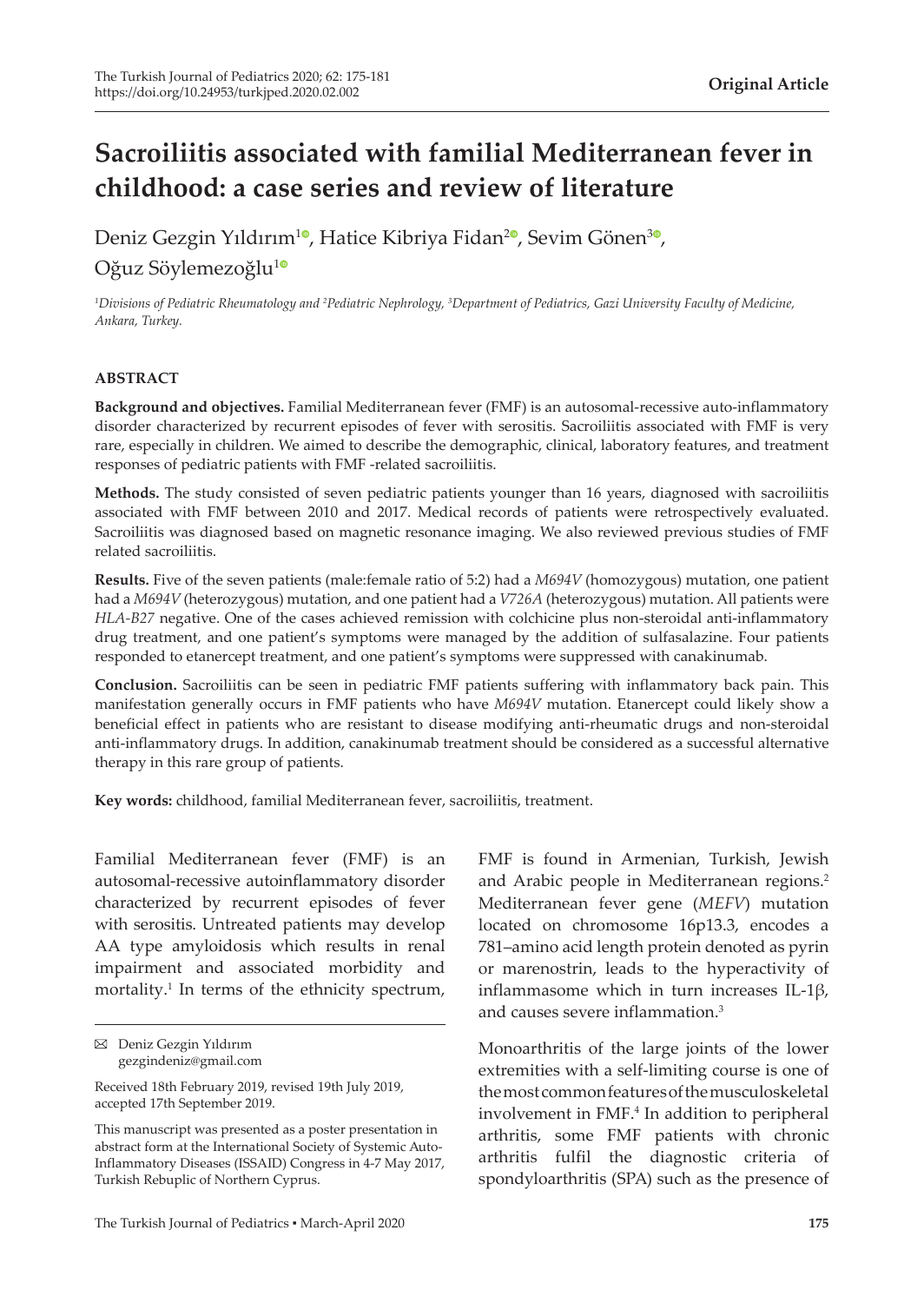sacroiliitis, enthesitis, inflammatory back pain; although they are *HLA-B27* negative.<sup>5</sup> Lehman et al.6 described the first case report of *HLA-B27* negative FMF-related sacroiliitis in 1978.

Sacroiliitis associated with FMF is very rare, especially in children. In this study, we aimed to describe the demographic, clinical, laboratory features, and treatment responses of pediatric patients with FMF-related sacroiliitis.

# **Material and Methods**

The retrospective study consisted of seven pediatric patients younger than 16 years, diagnosed with sacroiliitis associated with FMF between 2010-2017 in our department. All the patients were evaluated clinically according to Tel Hashomer criteria.<sup>2</sup> The diagnosis of FMF was confirmed genetically using a panel of common *MEFV* mutations; *A744S, F479L, I720M, K695R, M680I, M694I, M694V, P369S, R761H* and *V726A*. *MEFV* gene was evaluated using direct sequencing of the Polymerase Chain Reaction (PCR) amplified fragments. *HLAB27* antigen was performed by flow cytometry method. Clinical findings, direct radiography and magnetic resonance imaging (MRI) technique were used to confirm sacroiliitis. The patients were followed up at 3-months intervals. At follow-ups, the patients underwent a physical examination, and systemic arthritic activity was evaluated using Bath Ankylosing Spondylitis Disease Activity Index (BASDAI) scores.<sup>7</sup> Acute phase reactants, including erythrocyte sedimentation rate (ESR) and C-reactive protein (CRP), were also monitored.

Patients' characteristics, such as age, sex, age at onset of FMF, age at onset of sacroiliitis, treatments (disease modifying anti-rheumatic drugs [DMARDs] and biologics) disease duration, MRI of sacroiliitis, existence of peripheral arthritis, BASDAI scores and acute phases (at onset and last visit), were recorded.

Clinical-radiological-laboratory responses were evaluated according to the response of therapies: resolution of all sacroiliitis symptoms

with decreasing acute phases was accepted as a complete response, while reduced of sacroiliitis symptoms without full recovery was a partial response.

We also reviewed previous studies of patients with FMF, complicated by sacroiliitis. A search of PubMed for studies from inception to April 2017 was conducted using 'familial Mediterranean fever' and 'sacroiliitis' as keywords. Studies that discussed the treatment of FMF- related sacroiliitis were included. Studies of *HLA-B27*  positive spondyloarthropaties (SPAs) and coexistence of FMF with SPAs were excluded.

The study protocol was approved by the Institutional Ethics Committee. Informed consent was obtained from all individual participants included in the study. All of the analyses were entered as variables into a database and analysed using SPSS, version 23. Descriptive statistics were evaluated.

## **Results**

Among 392 pediatric FMF patients, 7 out of them (1.7%) had sacroiliitis associated with FMF. Demographic, clinical and laboratory features of patients are described in Table I. Two of the seven patients were females (28%). One patient had *V726A* (heterozygous), five patients had a M694V (homozygous) mutation and one patient had a *M694V* (heterozygous) mutation. All the patients were *HLA-B27* negative, rheumatoid factor negative and anti-nuclear antibodies negative. There was no amyloidosis. All patients had restricted movement in Schober's test and suffered from inflammatory back pain in the physical examination, supporting a diagnosis of sacroiliitis. Direct radiography and MRI findings were positive for sacroiliitis. FMF was diagnosed at a median of 5 (2-9) years, and sacroiliitis detected at median of 8 (7-15) years. The median duration between FMF diagnosis and development of sacroiliitis was 5 (0-12) years.

All the patients received treatment with colchicine and naproxen, a non-steroidal anti-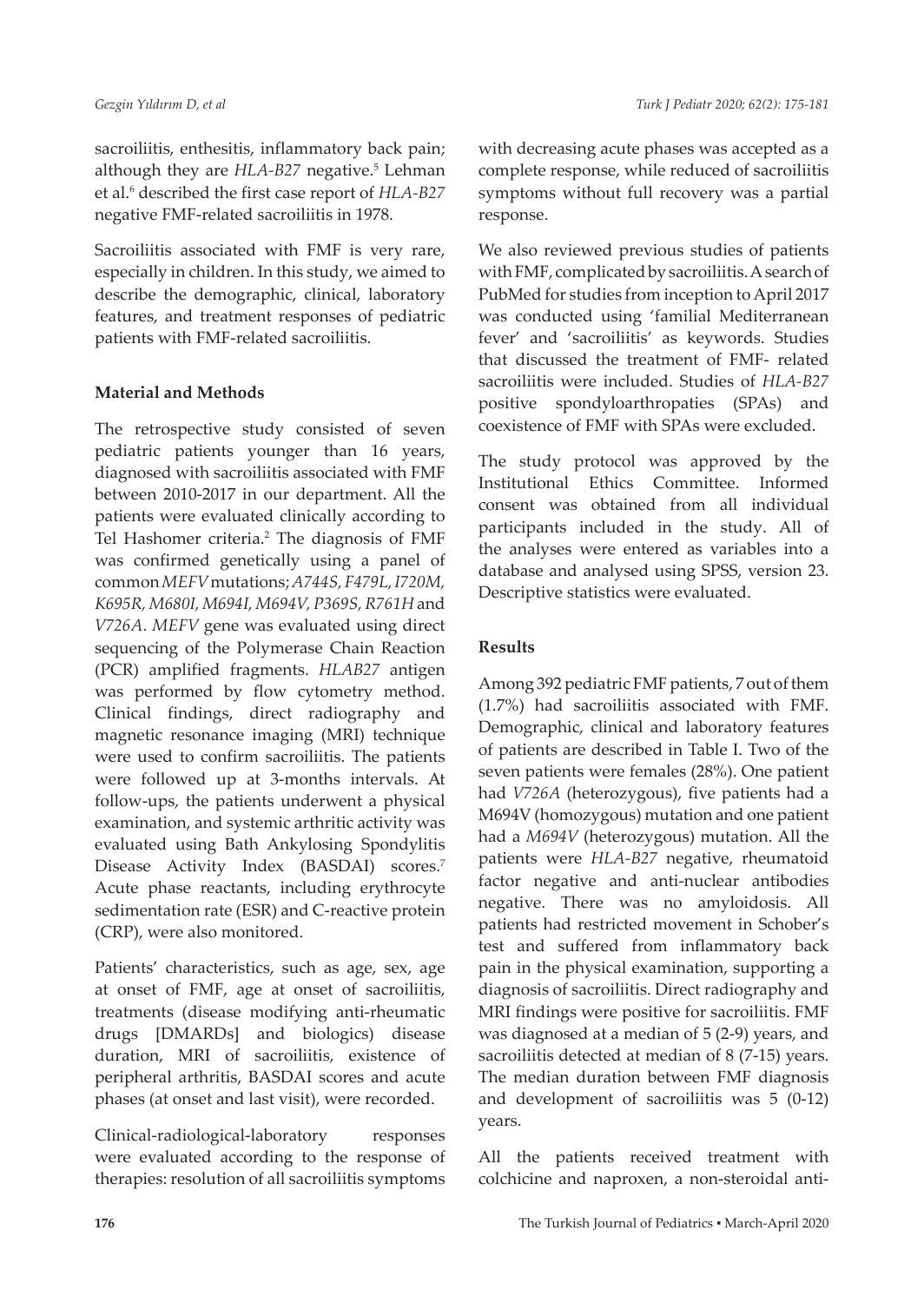| Table I. Patients characteristics, treatment features and response indicators.                                                                                                                                                 |                    |                 |                                                                                                                         |                       |              |              |                |
|--------------------------------------------------------------------------------------------------------------------------------------------------------------------------------------------------------------------------------|--------------------|-----------------|-------------------------------------------------------------------------------------------------------------------------|-----------------------|--------------|--------------|----------------|
| Cases                                                                                                                                                                                                                          |                    | $\sim$          | 3                                                                                                                       | 4                     | Б            | ی            | Ņ              |
| Age (years)                                                                                                                                                                                                                    | $\overline{14}$    | ᡋ               |                                                                                                                         | $\frac{91}{2}$        |              | ᡋ            | $\frac{91}{2}$ |
| Gender                                                                                                                                                                                                                         | male               | male            | male                                                                                                                    | female                | male         | male         | female         |
| FMF onset age(years)                                                                                                                                                                                                           | 5                  | $\circ$         | 3                                                                                                                       | $\circ$               | $\sim$       | 8            | 3              |
| Sacroiliitis onset age (years)                                                                                                                                                                                                 |                    | $^{\circ}$      | 13                                                                                                                      | 15                    |              | 8            | 15             |
| Peripheral arthritis/enthesitis                                                                                                                                                                                                |                    | knee            | ankle                                                                                                                   | ankle                 | ankle        |              |                |
| FMF diagnosis to sacroiliitis (months)                                                                                                                                                                                         | 24                 | 24              | 120                                                                                                                     | $\tilde{\mathcal{L}}$ | 60           | $\circ$      | 144            |
| Sacroiliitis (unilateral/bilateral)                                                                                                                                                                                            | Bilateral          | Unilateral      | Bilateral                                                                                                               | Bilateral             | Bilateral    | Unilateral   | Bilateral      |
| <b>NSAIDs</b>                                                                                                                                                                                                                  | $\,{}^+$           | $^{+}$          | $^{+}$                                                                                                                  | $^{+}$                | $^{+}$       | $\,{}^+$     | $^{+}$         |
| SSZ                                                                                                                                                                                                                            |                    | +               | $^+$                                                                                                                    |                       | $\,{}^+$     |              |                |
| <b>NTX</b>                                                                                                                                                                                                                     |                    |                 |                                                                                                                         |                       |              |              |                |
| Anti-IL1                                                                                                                                                                                                                       |                    |                 |                                                                                                                         |                       |              |              |                |
| Anti-TNF                                                                                                                                                                                                                       |                    | $^{+}$          |                                                                                                                         | $^{+}$                | $^{+}$       |              |                |
| MEFV mutation                                                                                                                                                                                                                  | V726A              | M694V           | M694V                                                                                                                   | M694V                 | N694V        | M694V        | <b>M694V</b>   |
|                                                                                                                                                                                                                                | erozygous)<br>(het | (homozygous)    | (heterozygous)                                                                                                          | (homozygous)          | (homozygous) | (homozygous) | (homozygous)   |
| DMARDs duration (months)                                                                                                                                                                                                       | $\overline{40}$    | $\overline{17}$ | 12                                                                                                                      | $\overline{C}$        | 30           |              | $\overline{2}$ |
| Biologic duration (months)                                                                                                                                                                                                     | 44                 | $\frac{8}{1}$   |                                                                                                                         |                       | 30           |              |                |
| <b>BASDAI</b> onset of sacroiliitis                                                                                                                                                                                            | 4.9                | 3.7             | 2.9                                                                                                                     | 2.7                   | S            | 3.2          | 5.5            |
| <b>BASDAI</b> last visit                                                                                                                                                                                                       | $\overline{0}$     |                 | ن.<br>ت                                                                                                                 | 1.5                   |              |              | 4.4            |
| ESR onset sacroiliitis                                                                                                                                                                                                         | 42                 | 57              | ⊴                                                                                                                       | 33                    | 48           | 36           | 39             |
| ESR last visit                                                                                                                                                                                                                 | 5                  | ∞               |                                                                                                                         | 14                    | 20           | $\supseteq$  | 29             |
| CRP onset sacroiliitis                                                                                                                                                                                                         | 36                 | 20.1            | 1.5                                                                                                                     | 15.2                  | 18.3         | 17.5         | 22             |
| CRP last visit                                                                                                                                                                                                                 | 3                  | 4.4             |                                                                                                                         | S                     | 2.3          | 2            | $\infty$       |
| anti-rheumatic drugs, MEFV. Mediterranean fever, SSZ: sulfasalazine, MTX: methotrexate, ESR: erythrocyte sedimentation rate (0-20 mm/h), CRP: C-reactive protein (0-5 mg/L)<br>FMF: familial Mediterranean fever, BASDAI: bath |                    |                 | ankylosing spondylitis disease activity index, NSAIDs: non-steroidal anti-inflammatory drugs, DMARDs: disease modifying |                       |              |              |                |

*Sacroiliitis Related FMF*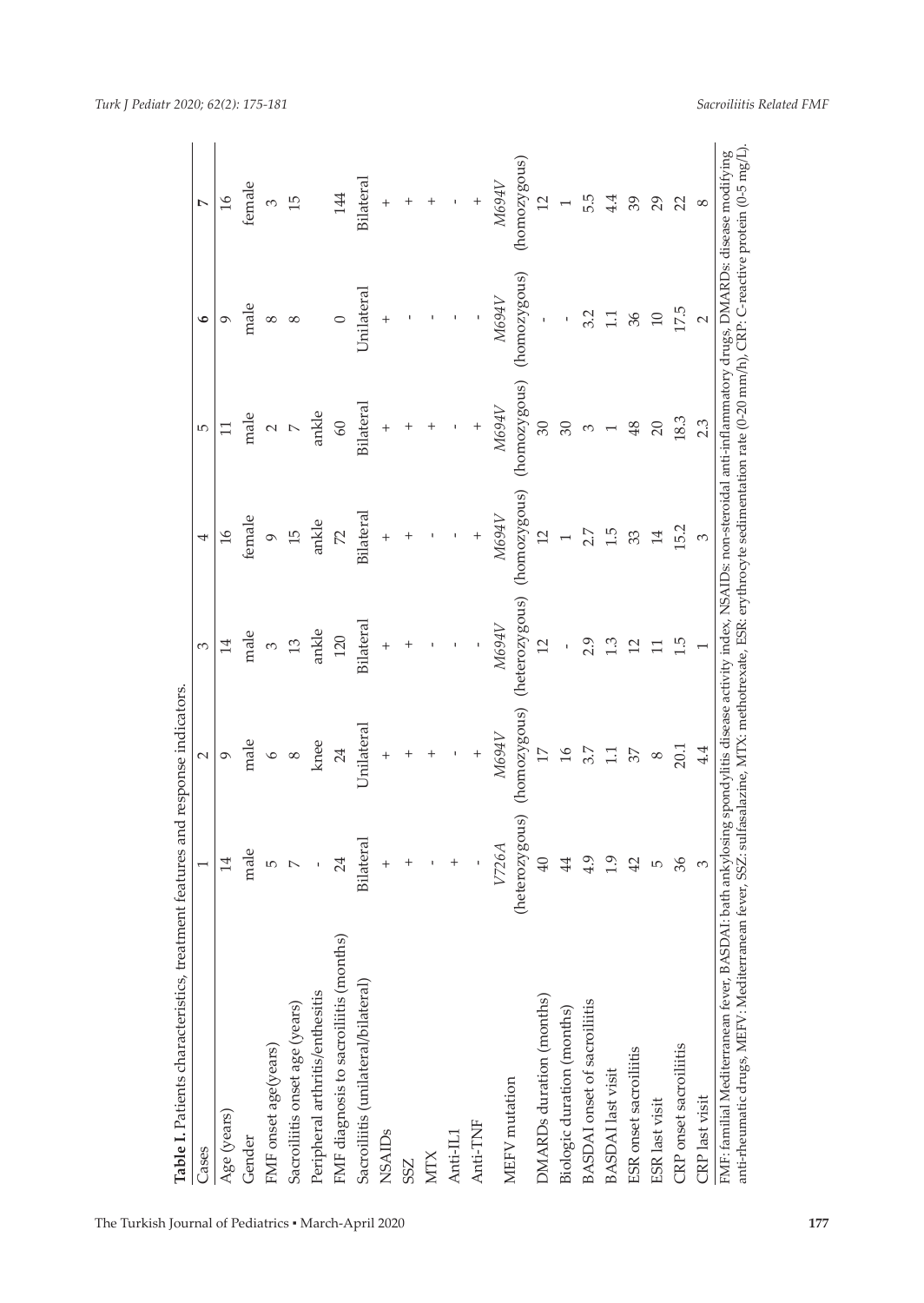inflammatory drug (NSAID). The colchicine dose was gradually increased to a maximum dose of 2 mg/day, followed by treatment NSAIDs and DMARDs, such as sulfasalazine (SSZ) and methotrexate (MTX). One patient whose clinical course included resistant fever attacks was managed with anti-IL-1 therapy. Four patients were treated with etanercept (ETC) after failure of NSAID and DMARD therapy. The clinical status of all patients treated with anti-TNF improved within 1 month of treatment commencement. The clinical course of only one patient was managed using colchicine and NSAIDs. Six patients received DMARD therapy. At the 12-month follow-up, only one patient, (i.e. the patient with the M694V [heterozygous] mutation) showed a therapeutic response to DMARDs.

The duration of DMARD treatment ranged from 12 to 40 months, whereas the duration of biological treatment varied from 1 to 44 months. Four (57.1%) patients had peripheral arthritis and enthesitis, including knee and/or ankle arthritis. The median BASDAI score at treatment onset was 3.2 (2.7-5.5) and the median score at the final follow-up was 1.3 (1.0- 4.4).

Acute phase reactants decreased by medical therapies. At the onset of sacroiliitis, the median ESR rate was 37 (12-48) mm/h and the median CRP was 18,3 (1.5-36) mg/L. At the last visit, the median ESR rate had decreased to 11 (5-29) mm/h, and the median CRP had decreased to 3 (1-8) mg/L.

### **Discussion**

*HLA-B27* negative FMF-related sacroiliitis is a rare disorder, with limited studies on the topic in a subgroup of pediatric patients. According to the literature, almost all reports of FMF-related sacroiliitis comprise adult patient series. Thus, the present pediatric case series is important.

Distinguishing FMF-related sacroiliitis from FMF coexisting with SPA is difficult, as there are no standardized definitions. Sönmez et al.8 described that FMF patients with sacroiliitis had higher acute phases, less common *HLA-B27*  positivity, enthesitis and vertebral involvement than in patients with SPA. Additionally, they showed that M694V mutation was the most common *MEFV* mutation among FMF patients with sacroiliitis. In the present series, all patients had restricted Schober test and increased acute phase reactants. There were no *HLA-B27* positivity. 6 of 7 patients (86%) had M694V mutation. 4 out of 7 patients (57%) had peripheral arthritis and enthesitis. Additionally, we did not reveal any vertebral involvement in our cases.

In a study of 157 adult FMF patients, Akar et al.<sup>9</sup> reported that only 15 (7.5%) patients had *HLA-B27* negative SPAs. They also found that the *M694V* mutation was common in this group. Their study suggested that factors other than *HLA-B27* played a role in the coexistence of FMF and SPA.

The primary treatment for FMF is colchicine, which effectively suppresses the frequency of attacks and prevents the development of amyloidosis.10 Colchicine is well tolerated by pediatric patients.<sup>11</sup> In recent years, biological agents have been used as an alternative treatment for colchicine-resistant patients. Anti-IL 1 treatment, including anakinra and canakinumab, suppresses inflammation caused by IL-1 activation.12 Anti Tumour Necrosis Factor (TNF) treatment, such as ETC, infliximab or adalimumab, is also effective in controlling FMF attacks in patients with chronic arthritis or sacroiliitis.<sup>13</sup>

We prepared a mini literature review regarding to sacroiliitis accompanied with FMF in Table II and III. Lehman et al.<sup>6</sup> described the first case report of *HLA-B27* negative FMF-related sacroiliitis in 1978, noting that the patient showed a partial response to treatment with colchicine and a NSAID. Majeed et al.<sup>4</sup> reported the use of colchicine plus NSAID therapy in the treatment of a 14-year-old patient with FMF-related sacroiliitis and achieved a partial response. Langevitz et al.<sup>14</sup> reported a large study of 3000 FMF patients. The primary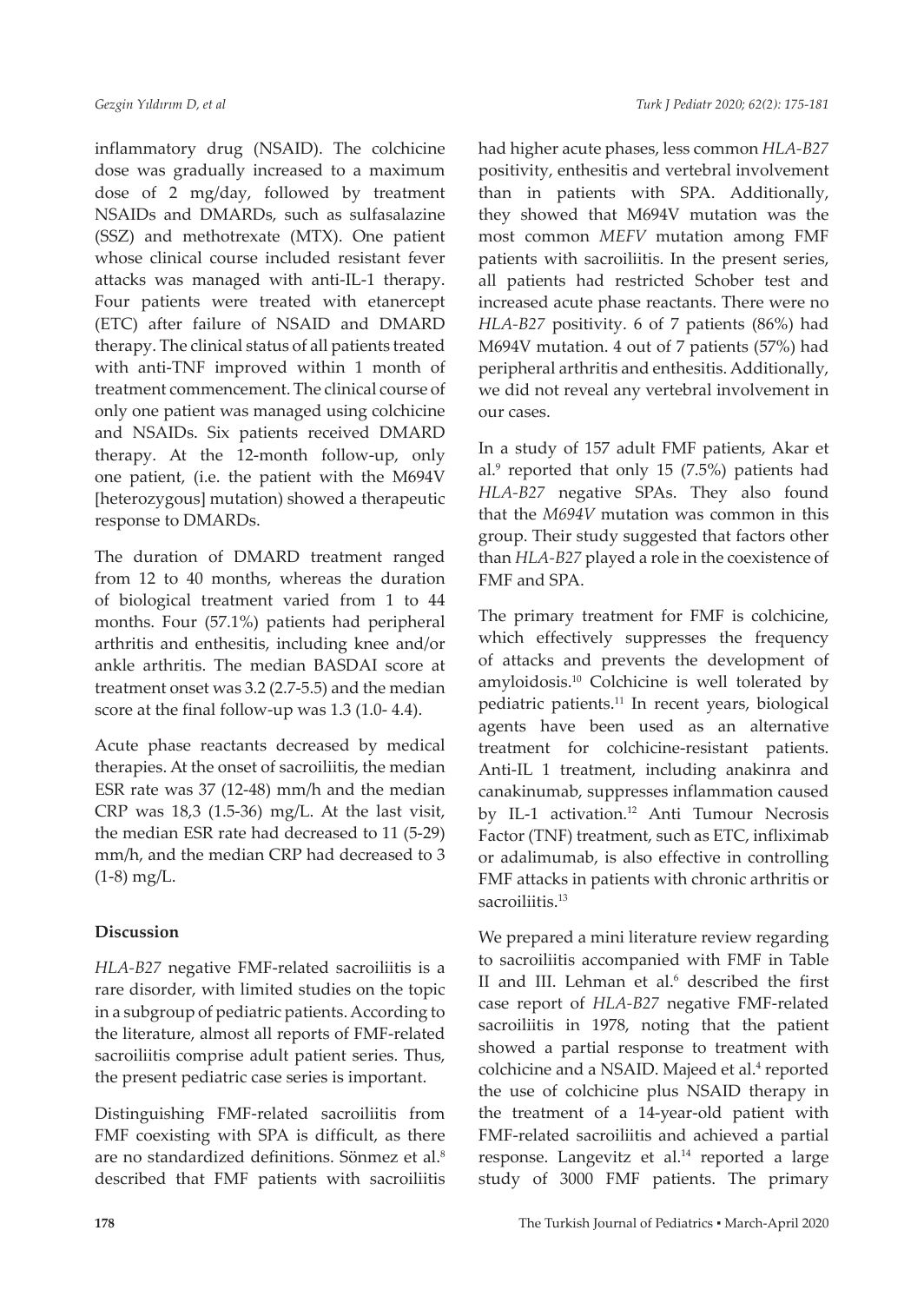|                                |                    |           | $\checkmark$                          |
|--------------------------------|--------------------|-----------|---------------------------------------|
| Author                         | Number of patients | Age at dx | MEFV mutation                         |
| Lehman et al. <sup>6</sup>     | $\overline{2}$     | 10        | NA                                    |
| Majeed et al. <sup>4</sup>     | 1                  | 14        | NA                                    |
| Langevitz et al. <sup>14</sup> | 11                 | $25 - 51$ | NA                                    |
| Eifan et al. $23$              | 1                  | 11        | M694V/M694V                           |
| Demirag et al. <sup>15</sup>   | 1                  | 22        | M694V/M694V                           |
| Borman et al. <sup>16</sup>    | 2                  | 18-29     | M694V/M694V                           |
| Erten et al. $17$              | 3                  | 33-48     | M694V/M694V, M694V/M680I              |
| Bilgen et al. <sup>18</sup>    | 8                  | $25 - 42$ | M694V/M694V, M694V/M680I, E148Q/E148Q |
| Erten et al. $24$              | 1                  | 18        | M694V/M694V                           |
| Sahin et al. <sup>21</sup>     | 1                  | 45        | A744S/E148O                           |
| Estublier et al. $19$          | 1                  | 39        | M694I/M694I                           |
| Varan et al. <sup>20</sup>     | 1                  | 39        | $V726A/-$                             |
| Ugan et al. $^{22}$            |                    | 22        | M694V/M694V                           |

| Table II. Literature review of demographic data to HLA-B27 negative FMF related sacroiliitis. |  |  |  |  |  |  |  |  |  |  |  |  |  |
|-----------------------------------------------------------------------------------------------|--|--|--|--|--|--|--|--|--|--|--|--|--|
|-----------------------------------------------------------------------------------------------|--|--|--|--|--|--|--|--|--|--|--|--|--|

FMF: familial Mediterranean fever, NA: not avialable.

| Table III. Literature review of treatment approach to HLA-B27 negative FMF related sacroiliitis. |  |  |  |
|--------------------------------------------------------------------------------------------------|--|--|--|
|--------------------------------------------------------------------------------------------------|--|--|--|

| Author                         | Anti TNF      | Anti IL-1                |                                 | Median                 | Clinical  |
|--------------------------------|---------------|--------------------------|---------------------------------|------------------------|-----------|
|                                |               |                          | Agents prior biologics          | follow-up time effects |           |
| Lehman et al. <sup>6</sup>     |               |                          | Colchicine, NSAID               | NA.                    | <b>PR</b> |
| Majeed et al. <sup>4</sup>     |               | $\overline{\phantom{a}}$ | Colchicine, NSAID               | 10 months              | <b>PR</b> |
| Langevitz et al. <sup>14</sup> |               |                          | Colchicine, NSAID, SSZ, MTX     | NA.                    | PR, PD    |
| Eifan et al. $^{23}$           |               | $\overline{\phantom{a}}$ | Colchicine, NSAID               | 24 months              | <b>CR</b> |
| Demirag et al. <sup>15</sup>   |               | $\overline{\phantom{0}}$ | Colchicine, NSAID, Gold (im)    | 8 months               | <b>PR</b> |
| Borman et al. <sup>16</sup>    |               |                          | Colchicine, NSAID, SSZ          | NA.                    | <b>PR</b> |
| Erten et al. $17$              |               | $\overline{\phantom{a}}$ | Colchicine, SSZ                 | NA.                    | <b>CR</b> |
| Bilgen et al. <sup>18</sup>    | INF, ADA, ETC | $\overline{\phantom{a}}$ | Colchicine, NSAID, SSZ, MTX     | NA.                    | PR, CR    |
| Erten et al. $24$              | INF, ETC      | $\overline{\phantom{a}}$ | Colchicine                      | NA.                    | <b>CR</b> |
| Sahin et al. <sup>21</sup>     | ETC.          | $\overline{\phantom{a}}$ | NSAID, pred, SSZ, LFN, MTX, HCQ | 96 months              | <b>PR</b> |
| Estublier et al. $19$          | ADA, ETC      | ANA                      | Colchicine, NSAID, SSZ, Pred    | 144 months             | <b>CR</b> |
| Varan et al. <sup>20</sup>     | ADA, ETC      | ANA                      | Colchicine, NSAID, SSZ          | 51 months              | <b>PR</b> |
| Ugan et al. $^{22}$            |               |                          | Colchicine, NSAID, SSZ, Pred    | 1 month                | <b>CR</b> |

FMF: familial Mediterranean fever, NA: not avialable, INF: infliximab, ADA: adalimumab, ETC: etanercept, ANA: anakinra, NSAID: non-steroidal anti-inflammatory drug, Pred: prednisolon, SSZ: sulfasalazine, MTX: methotrexate, LFN: leflunomide, AZA: azatiopurin, PR: partial response, PD: progressive disease, CR: complete response.

objective of their study was to determine the association between FMF and seronegative SPA, coexisting with FMF and ankylosing spondylitis (AS) or FMF-related sacroiliitis. They detected *HLA-B27* negative sacroiliitis in only 11 (0.4%) patients, nine of whom were males. All patients had inflammatory back pain. Six patients had enthesitis, and seven patients suffered from heel pain. Peripheral arthritis was monoarticular in five patients and oligoarticular in the other patients. Treatment consisted of MTX, SSZ, NSAIDs and colchicine. The outcome was favorable in eight patients, but disease progression occurred in three patients. In addition, they emphasized that in these patients who had FMF-related sacroiliitis, none of them had any radiologic vertebral changes. Demirag et al.15 reported a partial response of a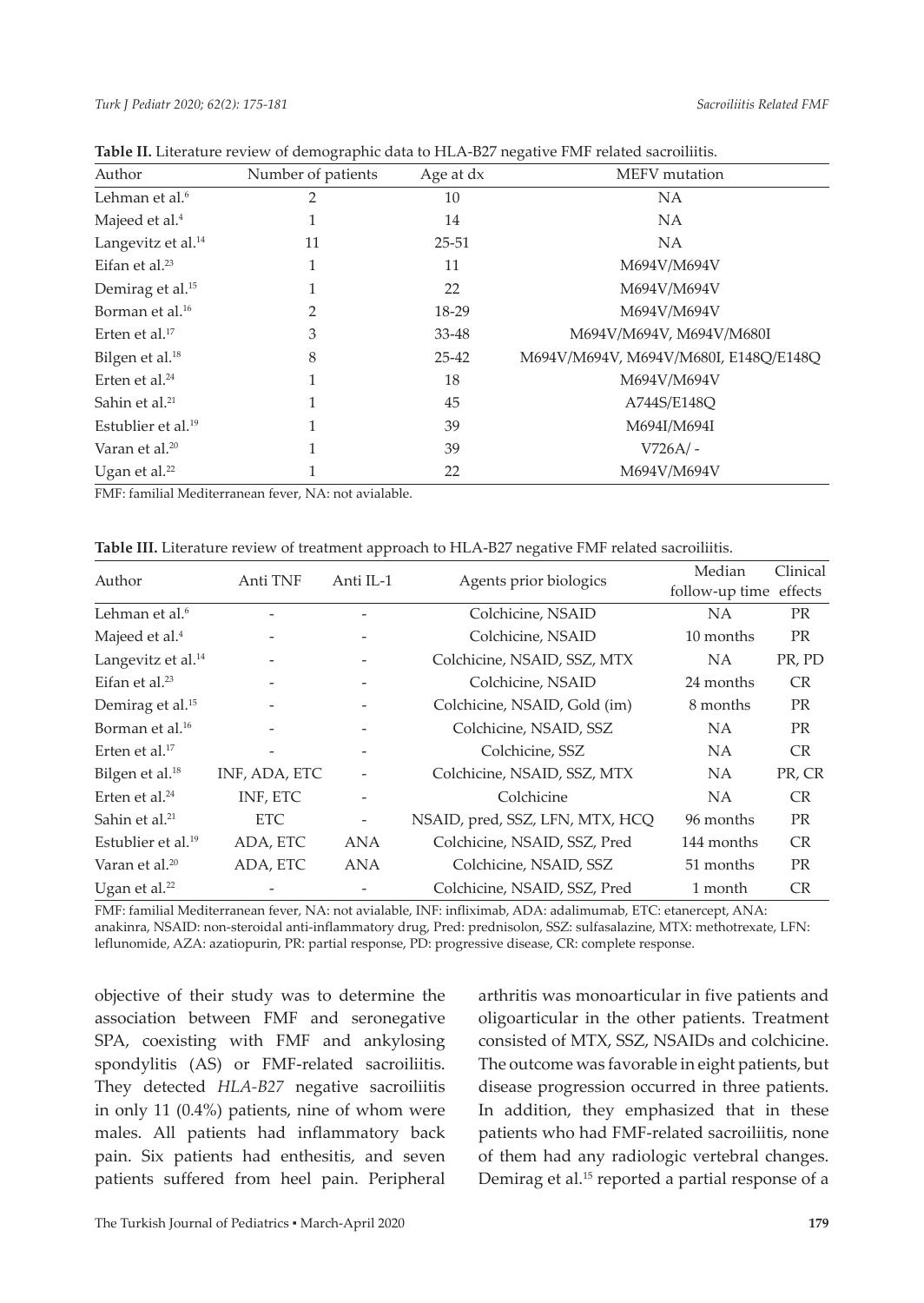*Gezgin Yıldırım D, et al Turk J Pediatr 2020; 62(2): 175-181*

22-year-old patient who had sacroiliitis related to FMF, to intramuscular gold therapy. Borman et al.<sup>16</sup> and Erten et al.<sup>17</sup> presented adult cases that showed favorable responses to colchicine plus SSZ. Bilgen et al.18 examined the response of colchicine-resistant adult patients with FMFassociated sacroiliitis to anti-TNF therapy. In their study, eight patients had a M694V mutation (homozygous) and compound heterozygous *M680I/M694V* mutation. One patient had a *E148Q* (homozygous) mutation. The duration and frequency of attacks decreased in two patients, and a complete response was obtained in five patients.18 In recent years also anti IL-1 treatments have been used effectively in this small group of patients. Estublier et al.<sup>19</sup> and Varan et al.<sup>20</sup> reported two adult cases of FMFrelated sacroiliitis resistant to anti TNF therapy. Both patients showed favorable responses to anakinra treatment, demonstrating that this drug may be useful in the treatment of FMFrelated sacroiliitis.

As noted above, *HLA-B27* negative FMF-related sacroiliitis cases treated with anti-TNF or anti-IL-1 therapy are very rare. There are no reports of canakinumab treatment of pediatric and adult patients in FMF related sacroiliitis. Herein, we described seven cases of FMF-related sacroiliitis, five with a *M694V* (homozygous) mutation and one with a heterozygous mutation of the same gene. Four of 7 patients improved with etanercept therapy. The patient who had *V726A* (heterozygous) mutation, was successfully controlled with canakinumab.

In conclusion, we suggested that in FMF patients who are suffering from inflammatory back pain with increased acute phases in laboratory work-up, should be investigated for sacroiliitis with MRI. This manifestation generally occurs in FMF patients who have *M694V* mutation. Firstly, NSAIDs and DMARDs could be prefer for the treatment of sacroiliitis. When there is insufficient response to these therapies, biological agents (anti TNF and anti IL-1) could be useful in this rare group patients.

#### **Acknowledgement**

Authors thank the parents of the patients for participation in this study.

#### **REFERENCES**

- 1. Onen F. Familial Mediterranean fever. Rheumatol Int 2006; 26: 489-496.
- 2. Sohar E, Gafni J, Pras M, Heller H. Familial Mediterranean fever. A survey of 470 cases and review of the literature. Am J Med 1967; 43: 227-253.
- 3. Bernot A, Clepet C, Dasilva C, et al; The French FMF Consortium. A candidate gene for familial Mediterranean fever. Nat Genet 1997; 17: 25-31.
- 4. Majeed HA, Rawashdeh M. The clinical patterns of arthritis in children with familial Mediterranean fever. QJM 1997; 90: 37-43.
- 5. Balaban B, Yasar E, Ozgul A, Dincer K, Kalyon TA. Sacroiliitis in familial Mediterranean fever and seronegative spondyloarthropathy: importance of differential diagnosis. Rheumatol Int 2005; 25: 641- 644.
- 6. Lehman TJ, Hanson V, Kornreich H, Peters RS, Schwabe AD. HLA-B27-negative sacroiliitis: a manifestation of familial Mediterranean fever in childhood. Pediatrics 1978; 61: 423-426.
- 7. Zochling J, Braun J. Assessment of ankylosing spondylitis. Clin Exp Rheumatol 2005; 23(Suppl 39): S133-S141.
- 8. Sönmez HE, Batu ED, Demir S, Bilginer Y, Özen S. Comparison of patients with familial Mediterranean fever accompanied with sacroiliitis and patients with juvenile spondyloarthropathy. Clin Exp Rheumatol 2017; 35(Suppl 108): 124-127.
- 9. Akar S, Soysal O, Balci A, et al. High prevalence of spondyloarthritis and ankylosing spondylitis among familial Mediterranean fever patients and their firstdegree relatives: further evidence for the connection. Arthritis Res Ther 2013; 15: R21.
- 10. Zemer D, Revach M, Pras M, et al. A controlled trial of colchicine in preventing attacks of familial mediterranean fever. N Engl J Med 1974; 291: 932- 934.
- 11. Padeh S, Gerstein M, Berkun Y. Colchicine is a safe drug in children with familial Mediterranean fever. J Pediatr 2012; 161: 1142-1146.
- 12. Meinzer U, Quartier P, Alexandra JF, Hentgen V, Retornaz F, Koné-Paut I. Interleukin-1 targeting drugs in familial Mediterranean fever: a case series and a review of the literature. Semin Arthritis Rheum 2001; 41: 265-271.